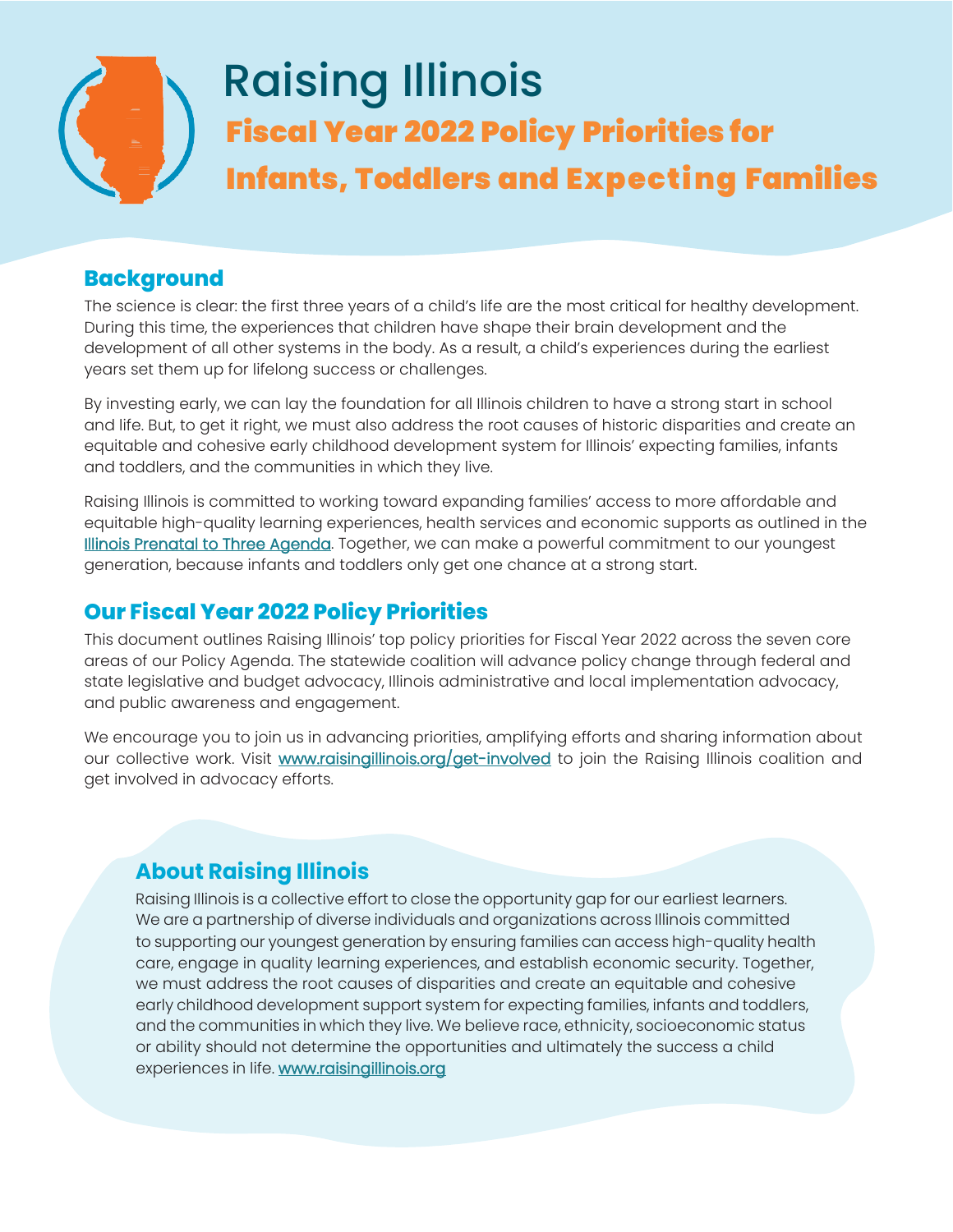# **FY 2022 Policy Priorities**

# **POLICY PRIORITY #1**

# Alleviate Racial Disparities by Prioritizing Comprehensive Perinatal Supports

Illinois' perinatal support system does not address the full scope of supports and needs of pregnant people and families. Illinois maternal and infant mortality and morbidity outcomes lag behind the national data, disproportionately impacting women of color. Non-Hispanic Black women are six times more likely to die of a pregnancy-related condition than non-Hispanic white women, and babies born to non-Hispanic Black women in Illinois die at two to three times the rate of babies born to non-Hispanic white women.

The vast majority of these deaths are deemed preventable with the expansion and implementation of quality and accessible supports. We need to address structural racism in service systems that care for pregnant people and new families and promote a strong continuum of support during the first year postpartum. To help achieve these changes, we recommend the following policy priorities to expand and improve the continuum of quality perinatal supports for all families and expand postpartum care for 12 months after birth.



#### **Illinois Administrative and Local Implementation Advocacy**

- Expand access to Universal Newborn Support Services:
	- Support implementation of the federal Early Childhood Comprehensive Services Grant to scale the Universal Newborn Support Services model to more communities statewide with sustainable funding sources
	- Implement a \$25 million expansion of the Family Connects Chicago nurse visiting program to 12 additional sites in 3 new communities by FY 2023 to serve more than5,500 families citywide
	- Work with the Illinois Department of Healthcare and Family Services to establish Medicaid financing for Universal Newborn Support Services model
- Support administrative implementation of implicit bias training for health care provider licensure renewal, as mandated by the Health Care and Human Service Reform Act (HB 158)
- Support administrative implementation of licensure and expansion of freestanding birth centers, per the Birth Center Licensing Act (HB 3995) and Public Act 102-414 (HB 738)
- Support administrative implementation of a sustainable funding mechanism for 12-month postpartum Medicaid coverage to continuously serve nearly 36,000 people per year (including those previously ineligible due to immigration status and income)
- Support the design and implementation of Medicaid coverage for doula and home visiting services beginning in FY 2023
- Design a proposal for a perinatal rating component for the Illinois Hospital Report Card and Consumer Guide to Health Care



#### **Public Awareness and Engagement**

- Create public awareness campaigns in collaboration with state and community organizations including the Illinois Maternal Health Task Force to increase parent leadership on perinatal supports and COVID-19 vaccinations
- Engage pregnant and birthing individuals to participate in the Illinois Task Force on Infant and Maternal Mortality Among African Americans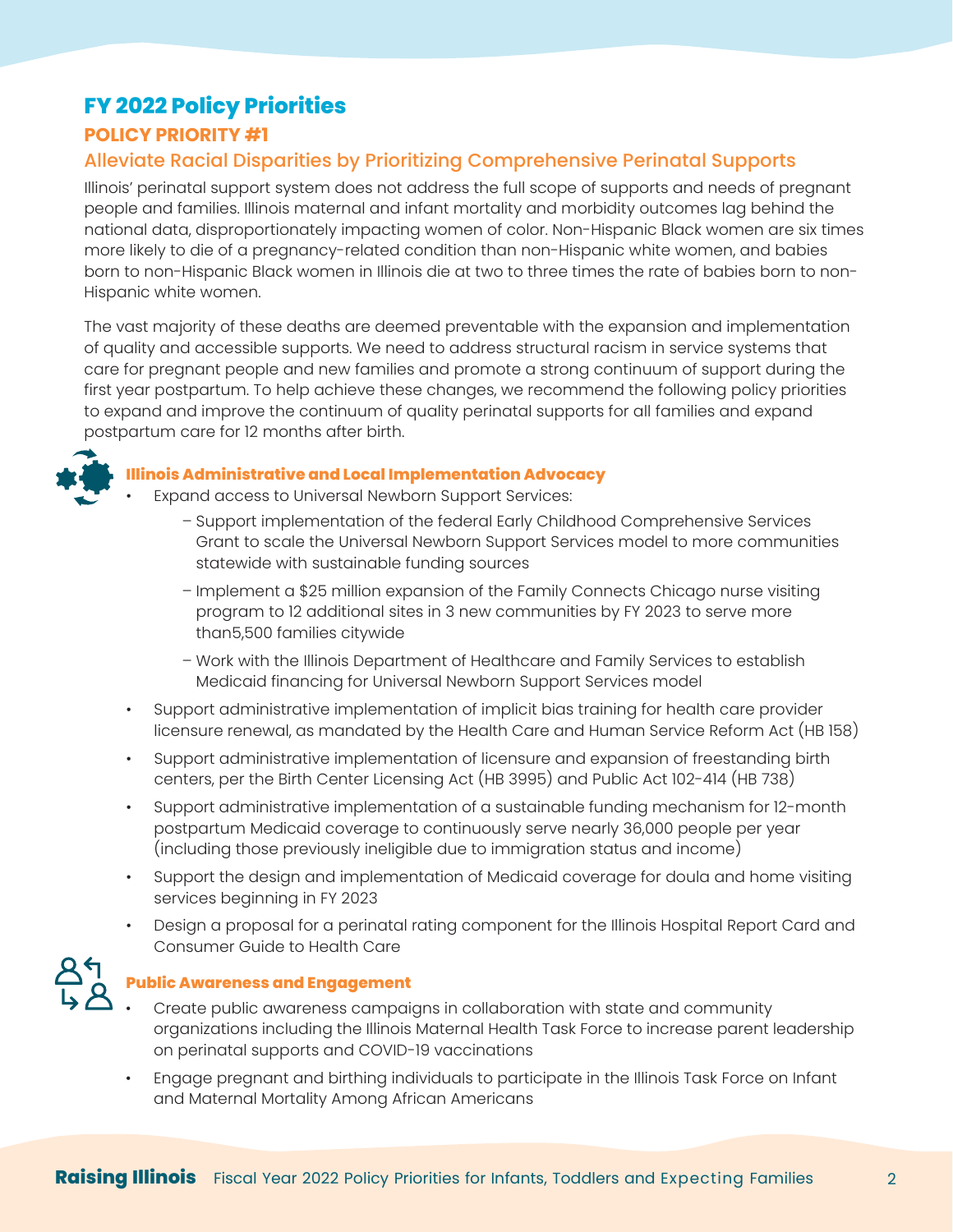# Strengthen Illinois' Evidence-Based Home Visiting System to Better Support Families and Their Children's Development

Evidence-based home visiting fosters seamless and equitable access to high-quality early childhood experiences and services from the prenatal-through-early-childhood-period. However, Illinois' home visiting program does not serve all families who say they want it. Out of the 25,044 Illinois children eligible for home visiting, only 15.42% are served.

We need to address structural racism in service systems and ensure Illinois families can connect to home visiting and doula services that support expecting parents and those caring for young children to establish healthy foundations, leverage opportunities for children's developmental and future successes, and achieve their full potential.

To help achieve this change, we recommend the following policy priorities to improve equitable access to high-quality home visiting services.



#### **Federal and State Legislative and Budget Advocacy Priorities**

- Advocate for the reauthorization of the federal Maternal, Infant and Early Childhood Home Visiting program with an annual \$200 million funding increase over the next five years, as well as recommended improvements:
	- Equitable compensation adjustments
	- Expanded professional development opportunities
	- Additional family and provider consultation for program design, evaluation and policy decisions
	- A wider range of evidence-based criteria for program evaluation and funding eligibility of community-led models
	- Increased set-aside funding for the Tribal Maternal, Infant and Early Childhood Home Visiting program
- Increase by 10% the FY 2023 state budgets for Illinois State Board of Education Early ChildhoodBlock Grant and for Illinois Department of Human Services Healthy Parents Too Soon home visiting programs, with a focus on improving home visiting workforce compensation



#### **Illinois Administrative and Local Implementation Advocacy**

- Leverage the state funder Notice of Funding Opportunity/Request for Proposal process to create an improved early childhood funding formula as recommended by the Illinois Commission on Equitable Early Childhood Education and Care Funding
- Consolidate outcome data indicators across state funders to better coordinate and inform allocations based on disaggregated assessments of community risk and current use of programs and services
- Strengthen technical assistance to engage families who are underserved and high-risk in-home visiting programs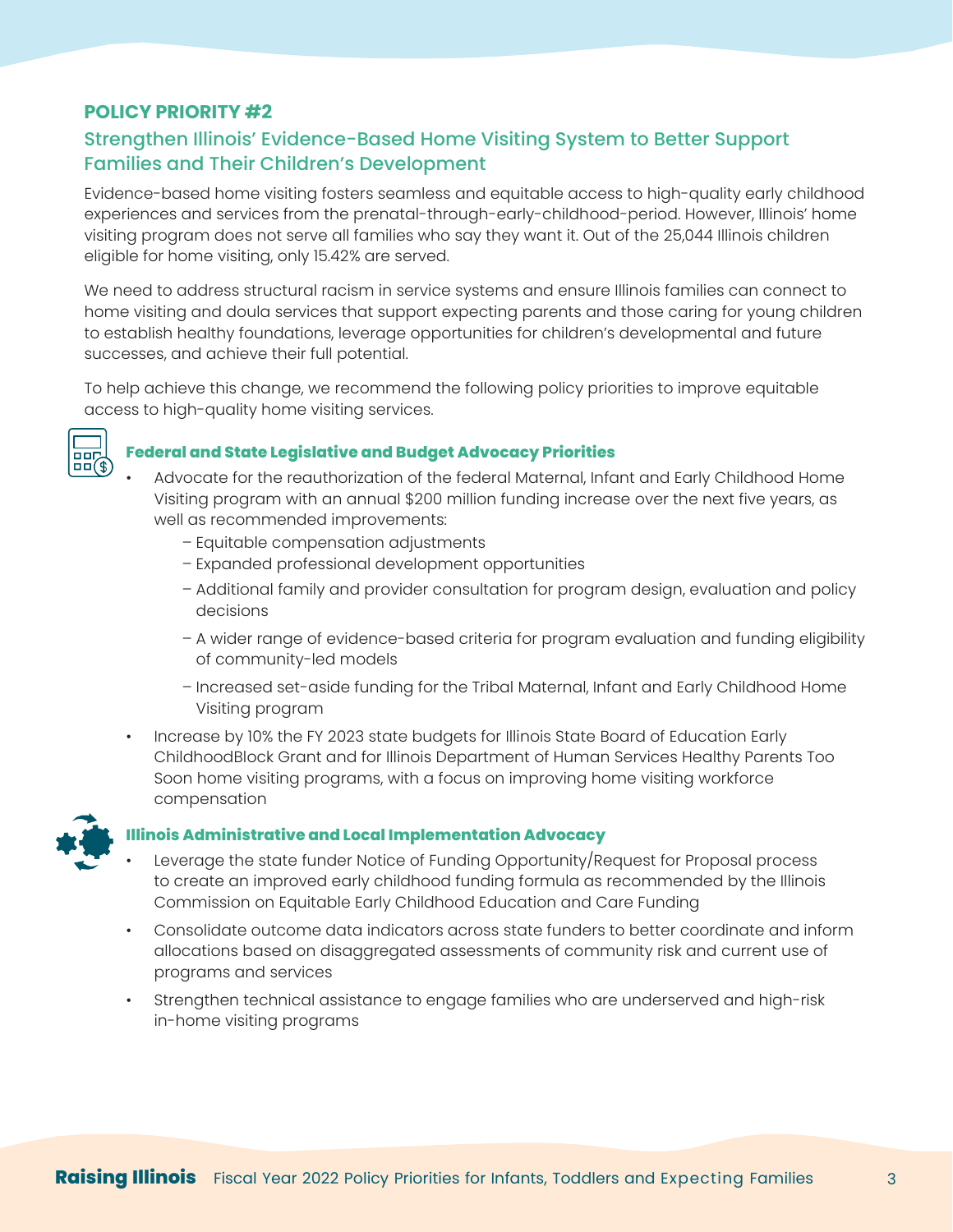# Expand Access to Quality and Affordable Family and Center-based Early Learning and Care, and Better Support the Early Learning Workforce

Despite research that consistently demonstrates the effectiveness of early learning and care, the U.S. invests relatively little in our youngest learners, which impacts Illinois' infants and toddlers and their families. Moreover, reimbursement rates for providers do not consider the true cost of providing care, contributing to abysmally low wages for caregivers.

We need to strengthen current programs and services to support Illinois' infants and toddlers and the professionals who work with them.

To help achieve this change, we recommend the following policy priorities to increase investment in early learning programs and establish protocols for workforce support that better lay the foundation for infants' and toddlers future health and success.



#### **Federal and State Legislative and Budget Advocacy Priorities**

- Advocate for passage of the Build Back Better Act and inform its implementation to ensure new funding prioritizes the needs of infants and toddlers and their families
- Advocate for the needs of Illinois infants and toddlers and their families in advance of the federal Head Start Act reauthorization
- Increase Early Childhood Block Grant and Child Care Assistant Program budgets by 10% for FY 2023 to increase infant-toddler workforce compensation
- Advocate for use of COVID-19 relief funds to stabilize and expand infant-toddler care withpredictable funding that can better cover workforce and other operational costs
- Increase investments to improve the quality in licensed infant-toddler child care programsthrough the Illinois Child Care and Development Fund and ExceleRate pilot expansion



#### **Illinois Administrative and Local Implementation Advocacy**

- Support and inform the Illinois Governor's transformation team to prioritize infants and toddlers in state adequacy and funding mechanisms, as recommended by the Illinois Commission on Equitable Early Childhood Education and Care Funding
- Continue to work with Illinois Department of Children and Family Services to embed Gateways credentials into child care licensing to better support workforce development
- Ensure infant-toddler providers receive technical assistance to support successful applications for Early Childhood Construction Grants and the IFF Quality Facilities for All initiative
- Complete the comprehensive Infant and Toddler Child Care Roadmap report and advocate for its implementation so Illinois can meet the demand for high-quality infant-toddler care with a focus on equitable access
- Begin to advocate for family-based care by prioritizing infrastructure development for quality improvement and cost modeling for workforce compensation

#### **Public Awareness and Engagement**

• Provide guidance on a statewide campaign to increase infant-toddler care enrollment, led by the Illinois Network of Child Care Resource and Referral Agencies and Governor's Office of Early Childhood Development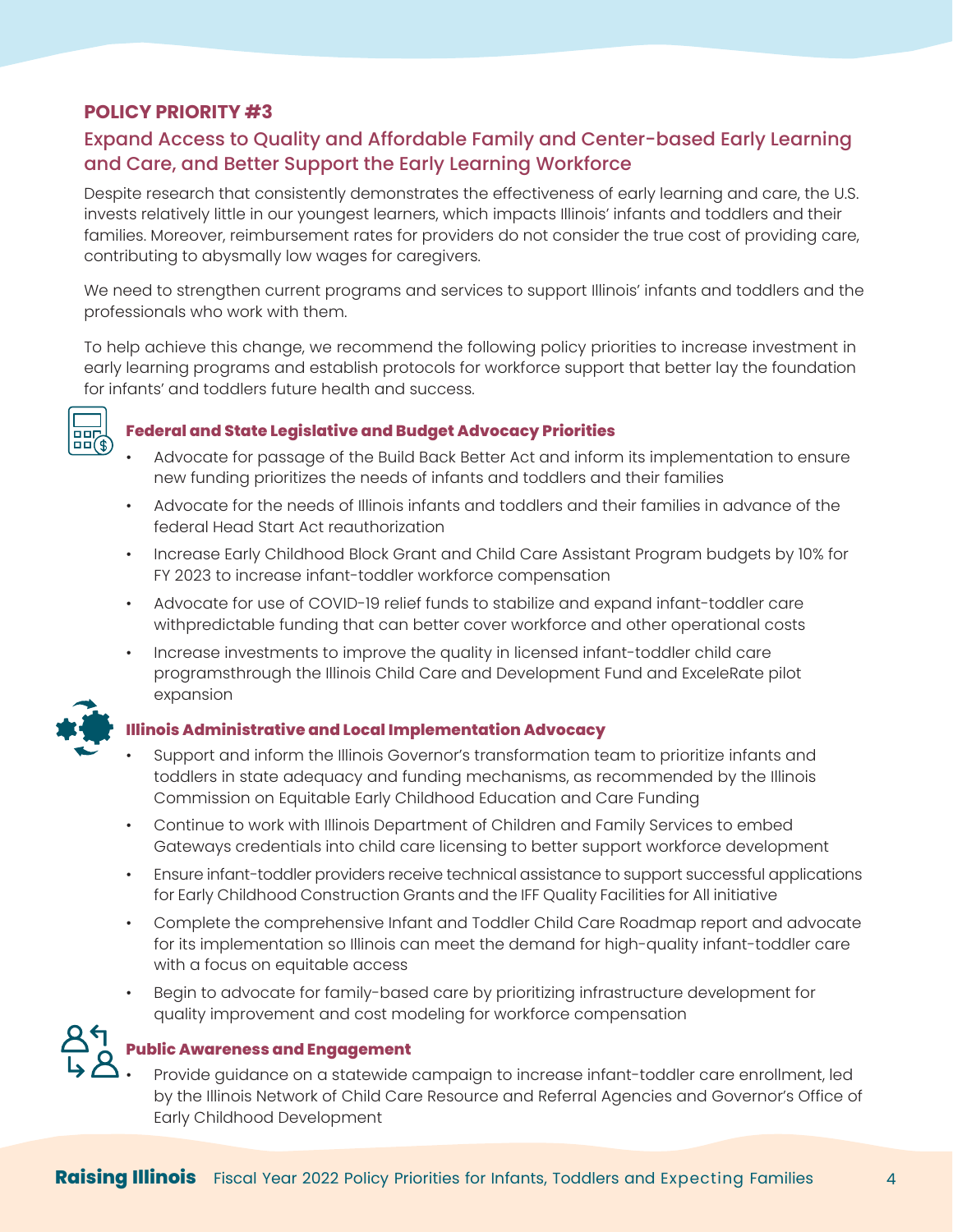#### Expand Equitable Access High-quality Early Intervention Services

Early Intervention services are critical for children who have or are at significant risk for developmental delays and disabilities. Today, approximately only 4% of children under age 3 in Illinois receive Early Intervention services, although research indicates that 13% of children are eligible for Early Intervention services.

We need to invest in and implement equitable access to Early Intervention services so Illinois families can access the supports that can make a lifelong difference.

To help achieve this change, we recommend the following policy priorities to increase funding to reach more families and implement strategies to increase equitable access to Early Intervention services.



#### **Federal and State Legislative and Budget Advocacy Priorities**

- Increase budget for the federal Program for Infants and Toddlers with Disabilities by at least \$250 million — equivalent to American Rescue Plan Act funding — with a focus on addressing disparities in service delivery
- Increase the FY 2023 state budget for Early Intervention by 10% and restore the budget cut of 7% from FY 2022, with focus on increasing provider reimbursement rates and implementation of practice based coaching and reflective supervision
- Amend the Early Intervention statute to include the timeline of no more than 30 days for families of eligible children to begin receiving Early Intervention services



#### **Illinois Administrative and Local Implementation Advocacy**

- Support implementation of Public Act 102-209 (SB 820), giving families the choice to extend Early Intervention services for children turning age 3 with summer birthdays, minimizing service gaps and ensuring continuity of care for 2,800 children
- Support the administration in developing procedures and guidance to implement permanent authorization of telehealth Early Intervention services for families, with attention to equity and family choice
- Advance changes identified by the General Assembly in the Education and Workforce Equity Act (HB 2170), including:
	- Mitigating racial disparities in Early Intervention service access by reducing waiting lists in certain zip codes
	- Coordinating specialized care for children from families with complex needs, such as substantiated cases of abuse and neglect, as well as homelessness
	- Increasing the number of children under age 1 served in Early Intervention by researching newborn intensive care interventions and enrolling infants who meet automatic eligibility criteria for medical conditions with substantial risk of delay



#### **Public Awareness and Engagement**

• Obtain funding to establish peer-to-peer ambassadors and disseminate training and resources to educate families about the Early Intervention system and their rights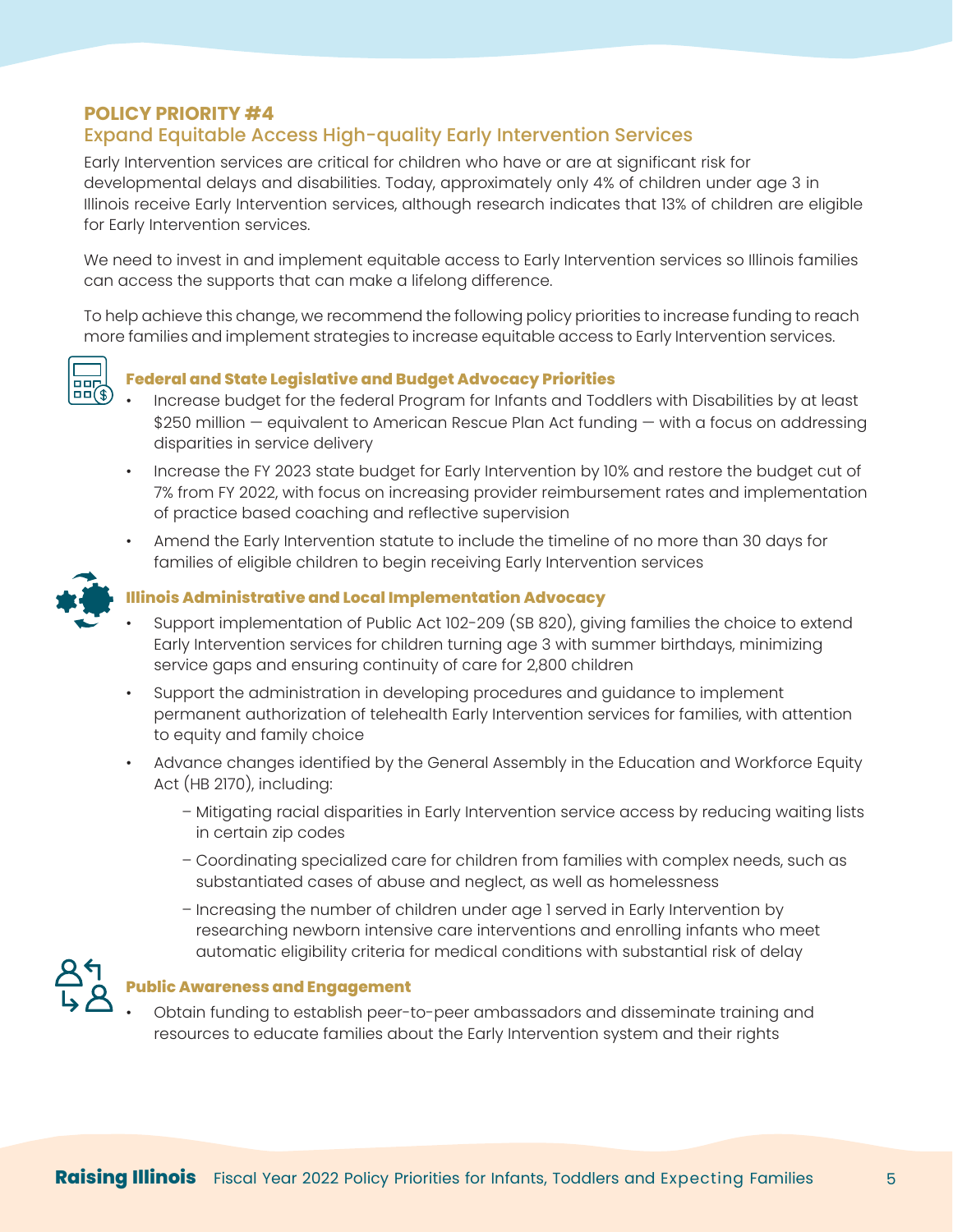# Improve the Economic Health of Families to Positively Impact Illinois' Infants and Toddlers

Research is clear that poverty is the single greatest threat to children's well-being. Unfortunately, poverty disproportionately impacts families with young children. Parents of infants and toddlers face countless barriers when accessing income supports, employment policies that are compatible with parenting, and affordable child care programs.

We need to simplify families' access to income supports and implement family-friendly work policies so Illinois families can improve their economic health, well-being and success.

To help achieve this change, we recommend the following policy priorities to create federal and state paid leave programs and increase access to available federal and state benefits.



#### **Federal and State Legislative and Budget Advocacy**

• Advocate for the passage of paid leave programs at both the federal and state levels



#### **Illinois Administrative and Local Implementation Advocacy**

- Implement strategies to increase awareness, enrollment and uptake of public benefits  $-$ Special Supplemental Nutrition Program for Women, Infants and Children; Supplemental Nutrition Assistance Program; Child Care Assistance Program — to reach new beneficiaries, including:
	- Adding Special Supplemental Nutrition Program for Women, Infants and Children to the state's online application
	- Supporting secure document upload to the online application
	- Adopting text and email notices with beneficiaries
	- Facilitating online scheduling for applications and redeterminations
	- Developing local community partnerships for mobile enrollment
	- Conducting focus groups with families and staff across the state to address barriers to enrolling and participating in these programs and ensuring benefits meet the needs of Illinois families
- Advocate for increasing payments, transitioning to monthly payments, and expanding eligibility to unpaid caregivers under the Earned Income Tax Credit and Child Tax Credit programs, as well as expanded benefits under the periodic federal Child Nutrition Reauthorization
- Compile and disseminate resources on the use of Job Training and Economic Development Barrier Reduction funds to improve parents' ability to leverage tailored workforce development programs and child care utilization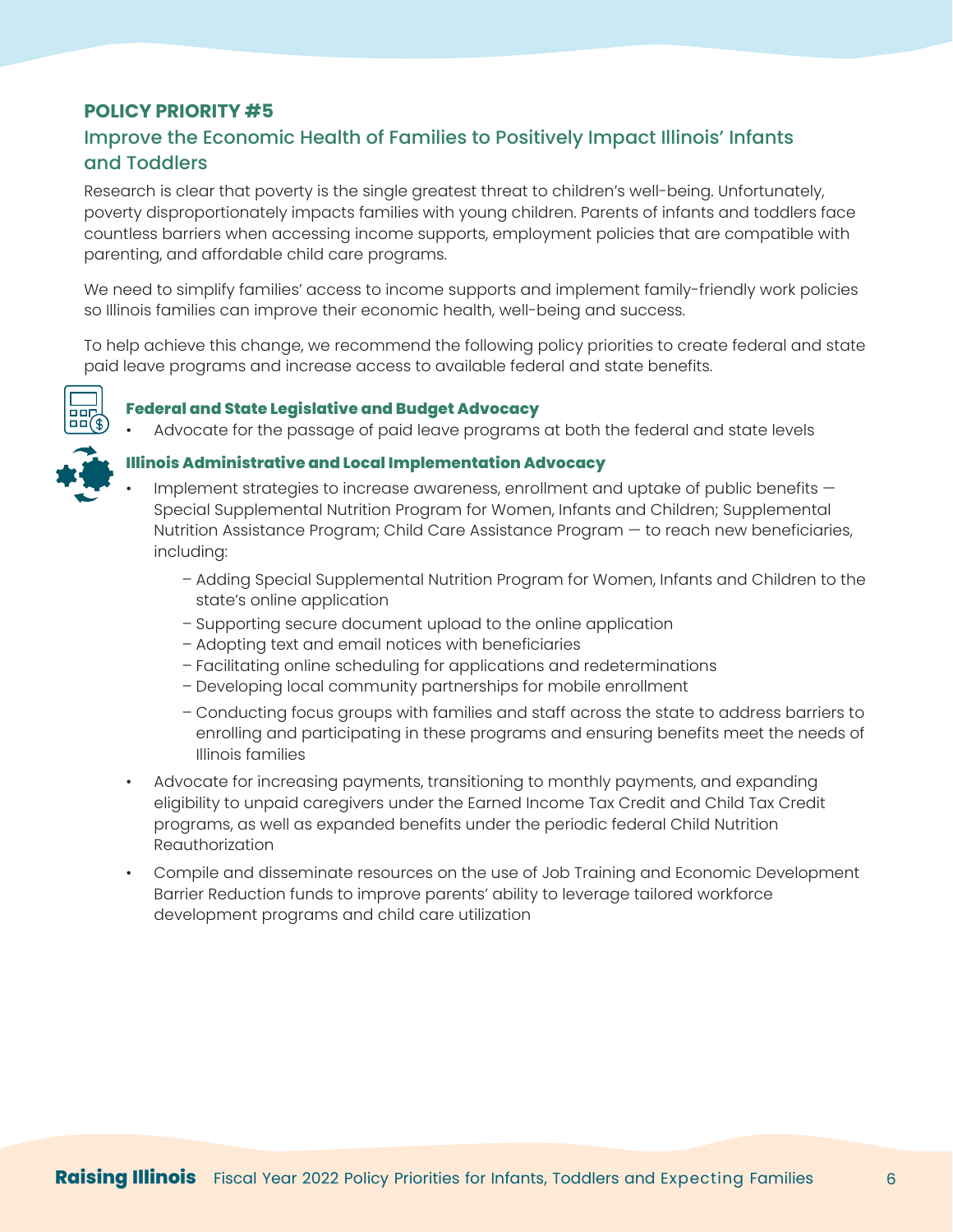# Create an Equitable and Cohesive Early Childhood System through Strong State and Community Structures

Illinois' current early learning and care system is difficult for families and providers to navigate, leading to inequitable access to the programs and services young children need to thrive.

We need to develop collaborative processes across state agencies so Illinois can serve families equitably and consistently.

To do so, we recommend the following policy priorities to increase collaborative processes across agencies serving families.



#### **Illinois Administrative and Local Implementation Advocacy**

- Advocate for investments in a statewide system of local collaborations that support and align with the state and regional infrastructure
- Advocate for and support the successful state launch of 39 regional and local councils to support community-level planning for equitable access to early childhood funding and services